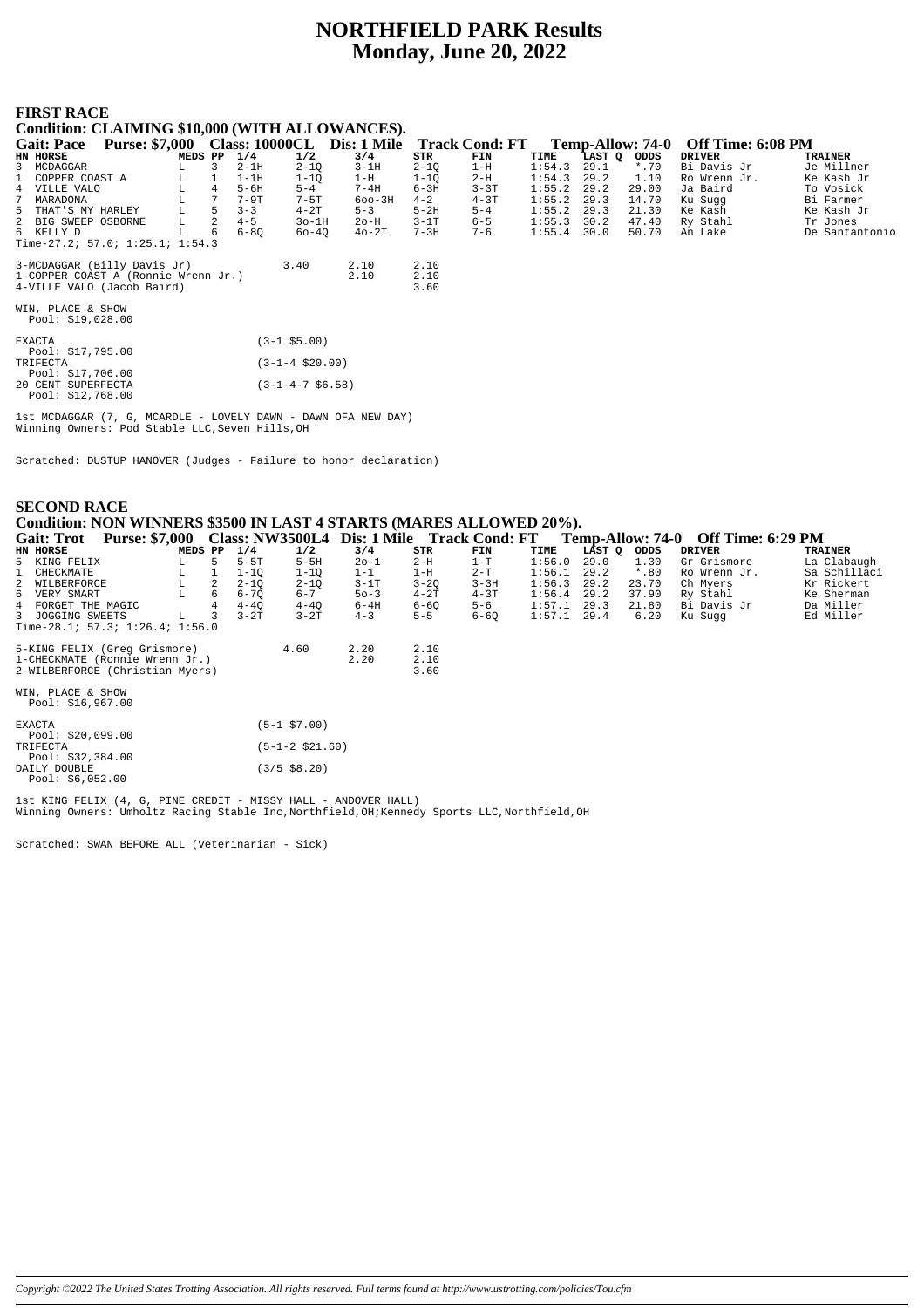| <b>THIRD RACE</b>                                                            |                    |              |          |                      |            |          |           |        |        |             |                                                                                              |                 |
|------------------------------------------------------------------------------|--------------------|--------------|----------|----------------------|------------|----------|-----------|--------|--------|-------------|----------------------------------------------------------------------------------------------|-----------------|
| Condition: NON WINNERS \$3500 IN LAST 4 STARTS. AE: N/W OF 1 RACE IN `20-`22 |                    |              |          |                      |            |          |           |        |        |             |                                                                                              |                 |
| <b>Gait: Pace</b>                                                            |                    |              |          |                      |            |          |           |        |        |             | Purse: \$7,000 Class: NW3500L4 Dis: 1 Mile Track Cond: FT Temp-Allow: 74-0 Off Time: 6:50 PM |                 |
| HN HORSE                                                                     | MEDS PP            |              | 1/4      | 1/2                  | 3/4        | STR      | FIN       | TIME   | LAST Q | ODDS        | <b>DRIVER</b>                                                                                | <b>TRAINER</b>  |
| 1 MAGIC JOE LINDY                                                            | L.                 | $\mathbf{1}$ | $2-1Q$   | $2 - 1Q$             | $2 - 1Q$   | $1-Q$    | $1 - 3Q$  | 1:53.1 | 28.0   | 3.10        | Aa Merriman                                                                                  | C Loney         |
| 2 CLAIRMONT                                                                  | L                  | 2            | $3-2T$   | $3-2T$               | $3-2H$     | $3-1T$   | $2 - 3Q$  | 1:53.4 | 28.2   | 24.50       | Bi Davis Jr                                                                                  | Th Hall         |
| 3 LA ROCKIN SAMPSON                                                          | L                  |              | $1 - 10$ | $1 - 1Q$             | $1 - 10$   | $2 - Q$  | $3 - 4$   | 1:54.0 | 29.0   | $*$ .10     | Ku Sugg                                                                                      | Je Millner      |
| 4 VINTAGE GRAND                                                              | L                  |              | $4 - 60$ | $5 - 4Q$             | $5-4H$     | $4 - 5Q$ | $4 - 80$  | 1:54.4 | 29.0   | 30.90       | Ke Kash                                                                                      | Ke Kash Jr      |
| 8 CAPTAIN PANKO                                                              | $^{\rm L}_{\rm L}$ | 8            | $8 - 13$ | $8 - 7H$             | $7 - 6$    | $6-6T$   | $5-8T$    | 1:55.0 | 28.4   | 103.00      | Gr Grismore                                                                                  | Du Arledge      |
| 6 ESAI HANOVER                                                               |                    | 6            | $6-9Q$   | $60 - 5H$            | $600 - 5H$ | $5 - 6Q$ | $6-8T$    | 1:55.0 | 29.0   | 107.80      | Ch Lems                                                                                      | Ro Krenitsky Jr |
| 7 ROSE RUN WALKER                                                            |                    |              | 7-11     | $7o-6T$              | 800-70     | $8-9Q$   | 7-9T      | 1:55.1 | 28.4   | 24.50       | Ry Stahl                                                                                     | Me Byler        |
| 5 MCBEANTOWN                                                                 |                    | 5            | $5 - 7H$ | $40 - 40$            | $40-4H$    | $7-8T$   | $8 - 120$ | 1:55.3 |        | 29.4 106.00 | Cu Grismore                                                                                  | Jo Miller       |
| Time-27.0; 56.1; 1:25.0; 1:53.1                                              |                    |              |          |                      |            |          |           |        |        |             |                                                                                              |                 |
| 1-MAGIC JOE LINDY (Aaron Merriman)                                           |                    |              |          | 8.20                 | 3.60       | 2.10     |           |        |        |             |                                                                                              |                 |
| 2-CLAIRMONT (Billy Davis Jr)                                                 |                    |              |          |                      | 11.80      | 2.20     |           |        |        |             |                                                                                              |                 |
| 3-LA ROCKIN SAMPSON (Kurt Sugg)                                              |                    |              |          |                      |            | 2.10     |           |        |        |             |                                                                                              |                 |
| WIN, PLACE & SHOW                                                            |                    |              |          |                      |            |          |           |        |        |             |                                                                                              |                 |
| Pool: \$25,412.00                                                            |                    |              |          |                      |            |          |           |        |        |             |                                                                                              |                 |
| <b>EXACTA</b>                                                                |                    |              |          | $(1-2$ \$56.80)      |            |          |           |        |        |             |                                                                                              |                 |
| Pool: \$31,672.00                                                            |                    |              |          |                      |            |          |           |        |        |             |                                                                                              |                 |
| TRIFECTA                                                                     |                    |              |          | $(1-2-3 \; $90.20)$  |            |          |           |        |        |             |                                                                                              |                 |
| Pool: \$31,840.00                                                            |                    |              |          |                      |            |          |           |        |        |             |                                                                                              |                 |
| 20 CENT SUPERFECTA                                                           |                    |              |          | $(1-2-3-4 \ $22.86)$ |            |          |           |        |        |             |                                                                                              |                 |
| Pool: $$20,700.00$                                                           |                    |              |          |                      |            |          |           |        |        |             |                                                                                              |                 |

1st MAGIC JOE LINDY (6, G, AMERICAN IDEAL - LINDY'S BANDITA - BETTOR'S DELIGHT) Winning Owners: Mark A Wright,Frankfort,KY

#### **FOURTH RACE**

#### **Condition: NON WINNERS \$2250 IN LAST 4 STARTS (MARES ALLOWED 20%) THAT ARE N/W \$20,000 IN 2022.** Gait: Trot Purse: \$5,000 Class: NW2250L4 Dis: 1 Mile Track Cond: FT

| HN HORSE                        | MEDS PP |   | 1/4       | 1/2      | 3/4      | STR     | FIN       | TIME   | LAST O | <b>ODDS</b> | DRIVER      | <b>TRAINER</b> |
|---------------------------------|---------|---|-----------|----------|----------|---------|-----------|--------|--------|-------------|-------------|----------------|
| 5 ENFORCE THE LAW               | т.      |   | $1 - 10$  | 1-1H     | $1 - 1$  | 1-5     | 1-3T      | 1:55.2 | 29.1   | $*.90$      | Bi Davis Jr | B Umholtz      |
| 8 MEETMEINTHEHALLWAY            |         | 8 | $3 - 2H$  | $30-1T$  | 20-1     | $2 - 5$ | $2 - 3T$  | 1:56.1 | 29.4   | 4.30        | Ry Stahl    | An Rickert     |
| 1 INDIANA ANAMEGO               |         |   | $4 - 3T$  | $4 - 30$ | $5 - 3$  | $5 - 7$ | $3 - 40$  | 1:56.1 | 29.2   | 13.90       | Aa Merriman | Th O'Donnell   |
| 6 STARS AN STONES               | L.      | 6 | $5 - 50$  | $50 - 4$ | $40-2T$  | $3 - 7$ | $4 - 50$  | 1:56.2 | 29.3   | 3.70        | Gr Grismore | Sa Schillaci   |
| 3 MY COUSIN EILEEN              |         |   | $6 - 70$  | $60-5H$  | $60 - 4$ | $6 - 9$ | $5 - 6$   | 1:56.3 | 29.3   | 7.30        | An Lake     | Da Walski      |
| 7 MESMERIZED                    |         |   | $7 - 8T$  | $7-5H$   | $7 - 4H$ | $7 - 9$ | $6 - 6H$  | 1:56.3 | 29.3   | 29.80       | Ku Suqq     | B Umholtz      |
| 4 YOU MAKE IT EASY              |         |   | $2 - 10$  | $2-1H$   | $3-1T$   | xip4x-7 | $x7x-14$  | 1:58.1 | 31.3   | 11.30       | Ch Lems     | Ma Chupp       |
| 2 WHAT A PITTSTOP               |         | 2 | $x8x-18T$ | 8-DIS    | 8-DIS    | $8-DIS$ | $8 - 41H$ | 2:03.3 | 00.0   | 59.20       | Lu Ebersole | Et Sisco       |
| Time-27.2; 57.3; 1:26.1; 1:55.2 |         |   |           |          |          |         |           |        |        |             |             |                |

| 5-ENFORCE THE LAW (Billy Davis Jr)<br>8-MEETMEINTHEHALLWAY (Ryan Stahl)<br>1-INDIANA ANAMEGO (Aaron Merriman) | 3.80 | 2.80<br>5.00 | 2.60<br>3.40<br>5.80 |
|---------------------------------------------------------------------------------------------------------------|------|--------------|----------------------|
| WIN, PLACE & SHOW<br>Pool: \$13,076.00                                                                        |      |              |                      |

| <b>EXACTA</b><br>Pool: \$18,710.00       | $(5 - 8 \cdot $16.40)$      |
|------------------------------------------|-----------------------------|
| TRIFECTA                                 | $(5 - 8 - 1 \ $106.80)$     |
| Pool: $$15,341.00$<br>20 CENT SUPERFECTA | $(5-8-1-6 \text{ } $30.44)$ |
| Pool: $$11,686.00$                       |                             |

1st ENFORCE THE LAW (5, G, TRIUMPHANT CAVIAR - SHEZ JAILBAIT - JAILHOUSE JESSE) Winning Owners: Joseph M Kramp,Northfield,OH

#### **FIFTH RACE**

#### **Condition: NON WINNERS \$1250 IN LAST 4 STARTS THAT ARE N/W \$10,000 IN 2022. AE: CLAIMING \$6000 (WITH ALLOWANCES) THAT ARE N/W \$2250 IN LAST 4 STARTS.**

|               | <b>Gait: Pace</b>                       | <b>Purse: \$4,000</b>             |         |   | <b>Class: NW1250L4</b> |                     |              |              | Dis: 1 Mile Track Cond: FT |        | Temp-Allow: 74-0 |         | <b>Off Time: 7:42 PM</b> |                |
|---------------|-----------------------------------------|-----------------------------------|---------|---|------------------------|---------------------|--------------|--------------|----------------------------|--------|------------------|---------|--------------------------|----------------|
| HN HORSE      |                                         |                                   | MEDS PP |   | 1/4                    | 1/2                 | 3/4          | STR          | FIN                        | TIME   | LAST Q           | ODDS    | <b>DRIVER</b>            | <b>TRAINER</b> |
|               | 3 RIGGINS ART                           |                                   | L.      | 3 | $1 - 20$               | $1-1H$              | $1 - 4$      | $1 - 5$      | $1 - 6$                    | 1:53.0 | 28.4             | $*$ .50 | Aa Merriman              | Am Mills       |
|               | 6 ANOCHE                                |                                   | L       | 6 | $3 - 4$                | $3 - 3$             | $30-4H$      | $2 - 5$      | $2 - 6$                    | 1:54.1 | 29.1             | 5.30    | Ry Stahl                 | El Tolley      |
| 2             | DANCIN FEVER                            |                                   | г       |   | $2 - 20$               | 2-1H                | $2 - 4$      | $3 - 5Q$     | $3-6T$                     | 1:54.2 | 29.2             | 16.40   | Ch Lems                  | Wi Webb        |
|               | ONOITSMYMOTHERNLAW                      |                                   |         |   | $4 - 50$               | $4 - 5$             | $40 - 6$     | $4-5T$       | $4 - 7$                    | 1:54.2 | 29.0             | 16.00   | Lu Ebersole              | Ri Zelenak     |
|               | 4 DIFFERENCE MAKER                      |                                   | L.      |   | $5-6T$                 | $5 - 70$            | $5 - 8H$     | $5-5T$       | $5 - 7H$                   | 1:54.2 | 28.3             | 55.50   | An Lake                  | Ma Sundstrom   |
|               | ROCKNROLL WILDCATS                      |                                   | L       |   | $7 - 10$               | 60-7T               | $60 - 9$     | 7-7T         | $6-8T$                     | 1:54.4 | 28.4             | 87.30   | Ni Clegg                 | Be Clegg       |
|               | 5 ANARCHY HANOVER                       |                                   | L       |   | $6 - 8H$               | $7 - 9$             | $8 - 10$     | $6 - 7T$     | $7 - 9$                    | 1:54.4 | 28.3             | 14.60   | Ku Sugg                  | Bi Farmer      |
|               | 8 SMILING TERROR                        |                                   |         | 8 | $8-11T$                | $8o-9H$             | $700 - 9$    | $8 - 90$     | $8 - 120$                  | 1:55.2 | 29.2             | 3.70    | Bi Davis Jr              | To Vosick      |
|               |                                         | Time-27.4; 56.2; $1:24.1; 1:53.0$ |         |   |                        |                     |              |              |                            |        |                  |         |                          |                |
|               | 6-ANOCHE (Ryan Stahl)                   | 3-RIGGINS ART (Aaron Merriman)    |         |   |                        | 3.00                | 2.20<br>3.80 | 2.10<br>3.00 |                            |        |                  |         |                          |                |
|               |                                         | 2-DANCIN FEVER (Christopher Lems) |         |   |                        |                     |              | 4.40         |                            |        |                  |         |                          |                |
|               | WIN, PLACE & SHOW<br>Pool: $$16,665.00$ |                                   |         |   |                        |                     |              |              |                            |        |                  |         |                          |                |
| <b>EXACTA</b> | Pool: $$19,566.00$                      |                                   |         |   |                        | $(3-6 \; $10.20)$   |              |              |                            |        |                  |         |                          |                |
| TRIFECTA      | Pool: \$17,304,00                       |                                   |         |   |                        | $(3-6-2 \; $52.40)$ |              |              |                            |        |                  |         |                          |                |

 Pool: \$17,304.00 20 CENT SUPERFECTA (3-6-2-1 \$20.54) Pool: \$11,135.00  $(5/1/5/3 \text{ } 51 \text{ } (4 \text{ } \text{OF } 4) \text{ } $42.30)$ Pool: \$11,616.00

1st RIGGINS ART (5, G, RIGGINS - TOUGH ROSE - UNITED ACE) Winning Owners: Todd A Pappas,Brownstown Twp,MI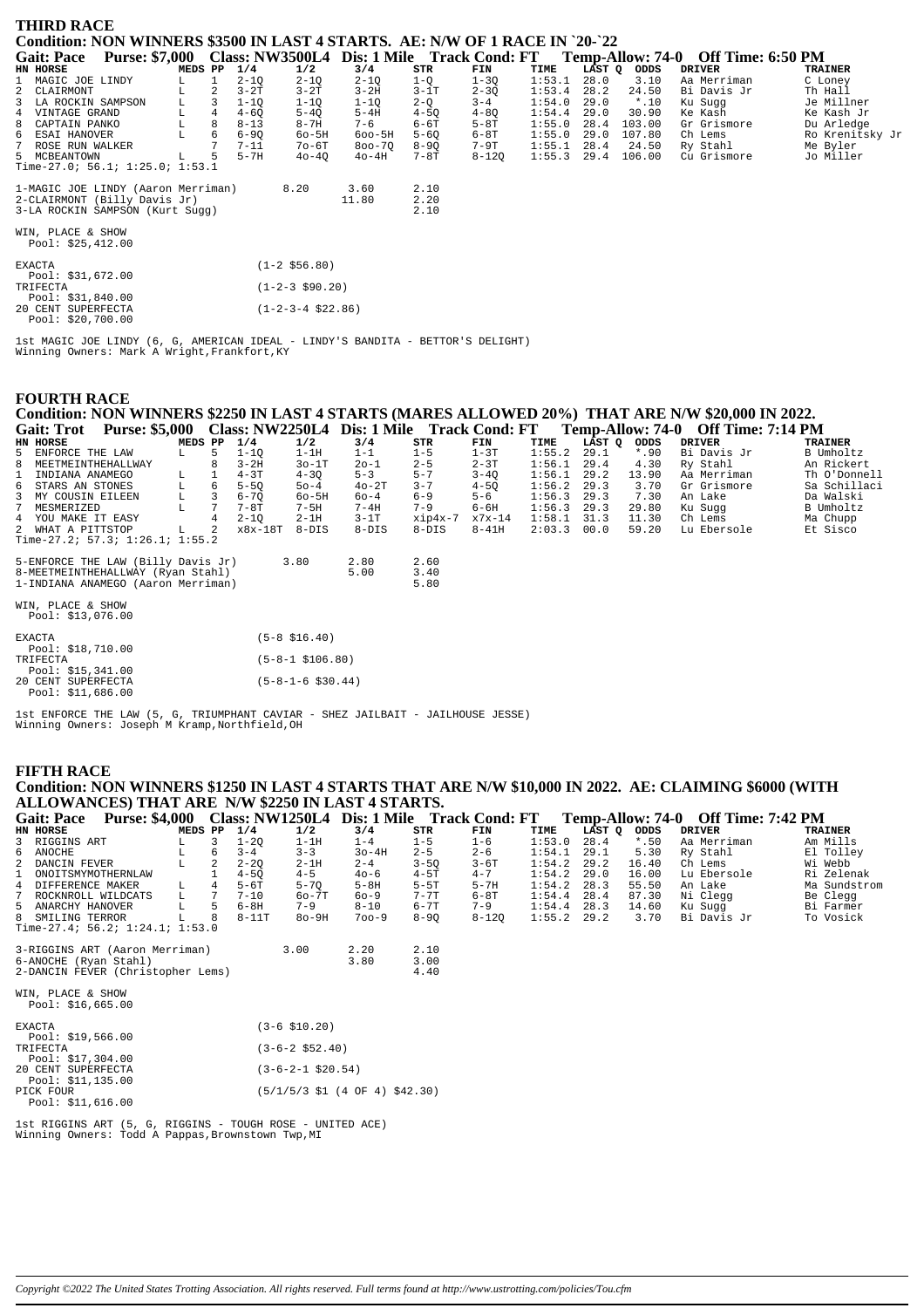#### **SIXTH RACE** Condition: NON WINNERS 2 PARI-MUTUEL RACES. AE: N/W 4 PM RACES OR \$30,000 LIFETIME. CLAIMING PRICE \$22,500 (WITH ALLOWANCES)

| <b>Gait: Pace</b>                   | <b>Purse: \$8,800</b> |         |   |          | <b>Class: NW2PMCD</b>                                                     |           |         | Dis: 1 Mile Track Cond: FT |        |        |         | Temp-Allow: 74-0 Off Time: 8:07 PM |                |
|-------------------------------------|-----------------------|---------|---|----------|---------------------------------------------------------------------------|-----------|---------|----------------------------|--------|--------|---------|------------------------------------|----------------|
| HN HORSE                            |                       | MEDS PP |   | 1/4      | 1/2                                                                       | 3/4       | STR     | FIN                        | TIME   | LAST O | ODDS    | <b>DRIVER</b>                      | <b>TRAINER</b> |
| 1 HOOSIER HYPNOTIC                  |                       |         |   | $3-2T$   | $3 - 3$                                                                   | $20 - 2$  | $2-H$   | $1 - 2$                    | 1:53.1 | 28.4   | 2.30    | An Lake                            | Ra Farmer      |
| 4 KEYSTONE CATALYST                 |                       | L.      | 4 | $10-1H$  | $1-1H$                                                                    | $1 - 2$   | 1-H     | $2 - 2$                    | 1:53.3 | 29.3   | $*$ .60 | Gr Grismore                        | Sa Schillaci   |
| 3 POINT PLACE                       |                       |         |   | $2-1H$   | $2-1H$                                                                    | $3 - 2$   | $3 - 2$ | $3 - 3$                    | 1:53.4 | 29.2   | 4.40    | Ch Lems                            | Mi Wollam      |
| 6 ALL IN JEST                       |                       | L<br>L  | 6 | $6 - 6H$ | $50 - 5T$                                                                 | $50 - 5H$ | $4 - 5$ | $4 - 50$                   | 1:54.1 | 29.1   | 16.20   | Lu Ebersole                        | Je Millner     |
| 2 WIGGLEITJIM                       |                       |         |   | $4 - 4$  | $4-4H$                                                                    | $4 - 5$   | $5 - 5$ | $5 - 6H$                   | 1:54.2 | 29.2   | 20.50   | Ku Sugg                            | Da Walski      |
| 5 DANCING MACHINE                   |                       |         |   | $5 - 50$ | $6-5T$                                                                    | $6-6T$    | 6-6H    | $6 - 7H$                   | 1:54.3 | 29.1   | 80.10   | Ch Myers                           | Kr Rickert     |
| 7 GREATER THAN ACES                 |                       | L       |   | $7 - 8$  | $7 - 70$                                                                  | $70 - 80$ | 7-6H    | $7 - 8Q$                   | 1:54.4 | 29.1   | 38.30   | Bi Davis Jr                        | De Santantonio |
| Time-27.0; 55.4; 1:24.0; 1:53.1     |                       |         |   |          |                                                                           |           |         |                            |        |        |         |                                    |                |
| 1-HOOSIER HYPNOTIC (Angus Lake)     |                       |         |   |          | 6.60                                                                      | 2.40      | 2.10    |                            |        |        |         |                                    |                |
| 4-KEYSTONE CATALYST (Greq Grismore) |                       |         |   |          |                                                                           | 2.20      | 2.10    |                            |        |        |         |                                    |                |
| 3-POINT PLACE (Christopher Lems)    |                       |         |   |          |                                                                           |           | 2.10    |                            |        |        |         |                                    |                |
| WIN, PLACE & SHOW                   |                       |         |   |          |                                                                           |           |         |                            |        |        |         |                                    |                |
| Pool: \$16,140.00                   |                       |         |   |          |                                                                           |           |         |                            |        |        |         |                                    |                |
| EXACTA                              |                       |         |   |          | $(1-4 \; \text{$}10.20)$                                                  |           |         |                            |        |        |         |                                    |                |
| Pool: \$18,306.00                   |                       |         |   |          |                                                                           |           |         |                            |        |        |         |                                    |                |
| TRIFECTA                            |                       |         |   |          | $(1-4-3 \; $28.60)$                                                       |           |         |                            |        |        |         |                                    |                |
| Pool: \$25,712.00                   |                       |         |   |          |                                                                           |           |         |                            |        |        |         |                                    |                |
| PICK THREE                          |                       |         |   |          | $(5/3/1 \text{ } 51 \text{ } (3 \text{ } 0F \text{ } 3) \text{ } $13.30)$ |           |         |                            |        |        |         |                                    |                |
|                                     |                       |         |   |          |                                                                           |           |         |                            |        |        |         |                                    |                |

Pool: \$4,948.00

1st HOOSIER HYPNOTIC (5, G, HYPNOTIC BLUE CHIP - CMYBEST - CAMMIBEST)<br>Winning Owners: James E Lay, Monroe, MI

#### **SEVENTH RACE**

Condition: NON WINNERS \$5000 IN LAST 4 STARTS.<br>Gait: Trot Purse: \$9,000 Class: NW5000L4 Dis: 1 Mile Track Cond: FT Temp-Allow: 74-0 Off Time: 8:33 PM

| HN HORSE                        | MEDS PP |    | 1/4      | 1/2       | 3/4       | STR       | FIN      | TIME          | LAST O | ODDS    | DRIVER      | TRAINER     |
|---------------------------------|---------|----|----------|-----------|-----------|-----------|----------|---------------|--------|---------|-------------|-------------|
| 2 SLATED TO WIN                 | L       |    | $1-1H$   | 1-1H      | 1-1H      | 1-2H      | $1 - 10$ | 1:54.4        | 29.2   | $*$ .80 | Bi Davis Jr | Co Kreiser  |
| 4 GONNAWISHONASTAR              | L       | 4  | $2-1H$   | $2-1H$    | $2-1H$    | $2 - 2H$  | $2 - 10$ | $1:55.0$ 29.2 |        | 7.10    | Aa Merriman | Ji Smith    |
| 1 KOLIN                         |         |    | $3 - 3$  | $3 - 3$   | $3 - 3$   | $4 - 40$  | $3-1H$   | $1:55.0$ 29.0 |        | 11.00   | Ch Lems     | Ja Criss Jr |
| 3 ANASTASIA RUDY                | L.      |    | $5 - 70$ | $50 - 5H$ | $40 - 3$  | $3 - 4$   | $4-2T$   | $1:55.2$ 29.2 |        | 2.40    | Ry Stahl    | Je Conqer   |
| 8 STEEL                         |         | 8  | $4-5T$   | $4-4T$    | $5 - 40$  | $6-5T$    | $5 - 3$  | $1:55.2$ 29.1 |        | 12.00   | Gr Grismore | He Hagerman |
| 6 FLY JESSE FLY                 |         |    | $7 - 9T$ | $6 - 6T$  | $60 - 40$ | $5-5T$    | $6 - 40$ | 1:55.3        | 29.2   | 28.30   | Lu Ebersole | Ca Hollar   |
| 7 ADMIRAL ALLSTAR               |         |    | $8-11H$  | $7-8T$    | $7 - 70$  | $7-9T$    | $7 - 9H$ | $1:56.3$ 29.4 |        | 52.70   | Ku Suqq     | Ed Miller   |
| 5 STARLIT THISWANDAY            | L       | .5 | $6 - 8H$ | x8x-10T   | $8 - 240$ | $8 - 23T$ | $8 - 29$ | $2:00.3$ 30.2 |        | 17.90   | Ju Irvine   | Ra Kinney   |
| Time-27.3; 56.4; 1:25.2; 1:54.4 |         |    |          |           |           |           |          |               |        |         |             |             |

| 2-SLATED TO WIN (Billy Davis Jr)<br>4-GONNAWISHONASTAR (Aaron Merriman)<br>1-KOLIN (Christopher Lems) | 3.60 | 2.80<br>4.60 | 2.40<br>3.20<br>3.40 |
|-------------------------------------------------------------------------------------------------------|------|--------------|----------------------|
| WIN, PLACE & SHOW<br>Pool: \$14,910.00                                                                |      |              |                      |

| <b>EXACTA</b>      | $(2 - 4 \ $13.60)$         |
|--------------------|----------------------------|
| Pool: $$22.001.00$ |                            |
| TRIFECTA           | $(2-4-1$ \$49.60)          |
| Pool: \$21,839.00  |                            |
| 20 CENT SUPERFECTA | $(2-4-1-3 \text{ }511.94)$ |
| Pool: \$18,137.00  |                            |

 ${\tt lat}$  SLATED TO WIN (6, G, UNCLE PETER - SLATED FOR SUCCESS - S J'S PHOTO) Winning Owners: Mason E Shaw, Scenery Hill, PA

#### **EIGHTH RACE** Condition: NON WINNERS 2 PARI-MUTUEL RACES. AE: N/W 4 PM RACES OR \$31,500 LIFETIME. CLAIMING PRICE \$22,500 (WITH ALLOWANCES) **NIVADMCD** Dig 1 Mila Track Cond. ET  $T_{\text{const}}$  Allema  $74.0$  Off Times  $9.56$  DM

| Gail: Pace<br>PULSE: 30,000 Class: INVERVICD |         |   |          |                     | DIS: 1 MIIE |         | TLACK COUGE L |        |        |         | Temp-Allow: 74-0 UIL THE: 8:50 PM |                |
|----------------------------------------------|---------|---|----------|---------------------|-------------|---------|---------------|--------|--------|---------|-----------------------------------|----------------|
| HN HORSE                                     | MEDS PP |   | 1/4      | 1/2                 | 3/4         | STR     | FIN           | TIME   | LAST Q | ODDS    | DRIVER                            | <b>TRAINER</b> |
| 1 PITT PANDA                                 |         |   | $6-10H$  | $40 - 3$            | $40 - 2$    | $4 - 2$ | $1-NK$        | 1:53.2 | 28.1   | $*$ .70 | An Lake                           | Ra Farmer      |
| $\overline{3}$<br>GUNS BLAZIN'               |         |   | $1-1H$   | $1 - 10$            | $2-NS$      | $1 - O$ | $2-NK$        | 1:53.2 | 28.3   | 7.10    | Ry Stahl                          | Ma Burkholder  |
| 2 PIKE ROCK<br>L                             |         | 2 | $2 - 1H$ | $2 - 1Q$            | $3 - 1H$    | $3-1H$  | $3-T$         | 1:53.3 | 28.3   | 11.10   | Bi Davis Jr                       | Co Kreiser     |
| SURFINTHECANYON<br>4                         |         |   | $3 - 3T$ | $30-1T$             | $1o-NS$     | $2 - 0$ | $4 - 1$       | 1:53.3 | 28.4   | 2.00    | Ch Lems                           | Wi Webb        |
| 5 CHESCO                                     |         |   | $4-5T$   | $5-3T$              | $5 - 4$     | $5 - 4$ | $5-2H$        | 1:53.4 | 28.1   | 32.50   | Ku Sugg                           | Ed Miller      |
| $7\overline{ }$<br>PHANTOM SHADOW<br>L       |         | 6 | $5 - 7T$ | $7 - 5T$            | $7-5H$      | $7-5H$  | $6 - 4$       | 1:54.1 | 28.2   | 43.10   | Aa Merriman                       | B Umholtz      |
| 8 PAPPY'S LEGACY                             |         |   | $7-12H$  | $60-4H$             | $60 - 5$    | $6-5H$  | $7 - 5Q$      | 1:54.2 | 28.3   | 17.30   | Gr Grismore                       | Ma Headworth   |
| Time-27.3; $56.3; 1:24.4; 1:53.2$            |         |   |          |                     |             |         |               |        |        |         |                                   |                |
| 1-PITT PANDA (Angus Lake)                    |         |   |          | 3.40                | 2.40        | 2.10    |               |        |        |         |                                   |                |
| 3-GUNS BLAZIN' (Ryan Stahl)                  |         |   |          |                     | 4.20        | 2.80    |               |        |        |         |                                   |                |
| 2-PIKE ROCK (Billy Davis Jr)                 |         |   |          |                     |             | 3.20    |               |        |        |         |                                   |                |
|                                              |         |   |          |                     |             |         |               |        |        |         |                                   |                |
| WIN, PLACE & SHOW                            |         |   |          |                     |             |         |               |        |        |         |                                   |                |
| Pool: $$16,666.00$                           |         |   |          |                     |             |         |               |        |        |         |                                   |                |
| <b>EXACTA</b>                                |         |   |          | $(1-3 \; $15.00)$   |             |         |               |        |        |         |                                   |                |
| Pool: \$20,451.00                            |         |   |          |                     |             |         |               |        |        |         |                                   |                |
| TRIFECTA                                     |         |   |          | $(1-3-2 \ $41.60)$  |             |         |               |        |        |         |                                   |                |
| Pool: $$23,812.00$                           |         |   |          |                     |             |         |               |        |        |         |                                   |                |
| 20 CENT SUPERFECTA                           |         |   |          | $(1-3-2-4 \ $9.08)$ |             |         |               |        |        |         |                                   |                |
| Pool: $$19,617.00$                           |         |   |          |                     |             |         |               |        |        |         |                                   |                |
|                                              |         |   |          |                     |             |         |               |        |        |         |                                   |                |

1st PITT PANDA (3, G, MCARDLE - A P P PANDA - FEELIN FRISKIE) Winning Owners: James E Lay, Monroe, MI

Scratched: WESTERN DRIVE (Judges - Transportation)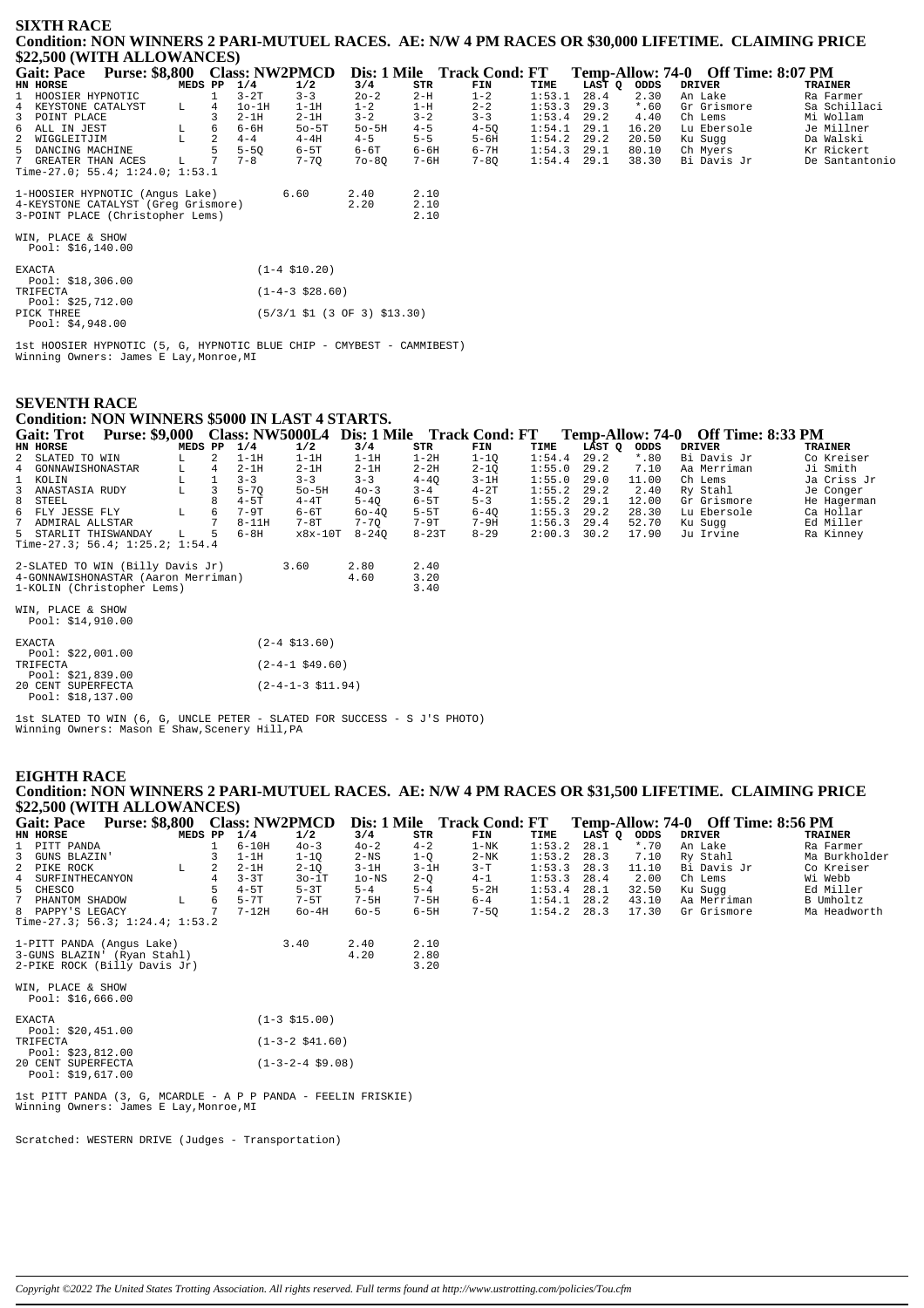#### **NINTH RACE** Condition: NON WINNERS 1 PARI-MUTUEL RACE. AE: N/W 2 PM RACES OR \$20,000 LIFETIME. CLAIMING PRICE \$15,000 (WITH ALLOWANCES).

| <b>Gait: Pace</b>                        | Purse: \$7,500 Class: NW1PMCD Dis: 1 Mile Track Cond: FT |         |                |           |                       |            |          |          |        |        |         |               | Temp-Allow: 74-0 Off Time: 9:27 PM |
|------------------------------------------|----------------------------------------------------------|---------|----------------|-----------|-----------------------|------------|----------|----------|--------|--------|---------|---------------|------------------------------------|
| HN HORSE                                 |                                                          | MEDS PP |                | 1/4       | 1/2                   | 3/4        | STR      | FIN      | TIME   | LAST Q | ODDS    | <b>DRIVER</b> | <b>TRAINER</b>                     |
| 6 BUCKEYE EMERY                          |                                                          |         | 6              | $6-11H$   | $6 - 80$              | $500 - 4T$ | $1 - 1$  | $1-4H$   | 1:53.2 | 27.3   | 4.30    | Ni Clegg      | Je Hollis                          |
| $\overline{3}$<br>LEONARDO HANOVER       |                                                          | L       | 3              | $1-H$     | $1 - Q$               | $1-1T$     | $2 - 1$  | $2 - 4H$ | 1:54.1 | 29.2   | 4.30    | Gr Grismore   | Re Zubkoff                         |
| 5 GOLD VINTAGE                           |                                                          |         | 5              | $5 - 8$   | $5-5T$                | $3-2T$     | $3 - 3$  | $3 - 6H$ | 1:54.3 | 29.1   | 16.00   | Aa Merriman   | Ji Smith                           |
| 4 BEACH BUM BOB                          |                                                          | L       | 4              | $4 - 6H$  | $40 - 50$             | $40 - 40$  | $5 - 4H$ | $4 - 70$ | 1:54.4 | 29.1   | 14.80   | Ja Thompson   | Ke Merriman                        |
| $\overline{a}$<br>MUSICAL BOX            |                                                          |         | $\mathfrak{D}$ | $3-2H$    | $30 - 3Q$             | $2o-1T$    | $4 - 4$  | $5-8T$   | 1:55.1 | 30.0   | $*$ .50 | Ch Lems       | Ma Chupp                           |
| 7 TRICK'S ROCK                           |                                                          |         |                | $7 - 16H$ | $7 - 15Q$             | 6-6        | 6-6H     | $6 - 9Q$ | 1:55.1 | 29.1   | 79.30   | Ry Stahl      | Je Conger                          |
| $\mathbf{1}$<br>BROOKDALE JOEY           |                                                          | L       | x1             | $9 - 21H$ | $9 - 23T$             | $9 - 15H$  | $7-12H$  | $7-20T$  | 1:57.3 | 29.4   | 28.60   | Bi Davis Jr   | B Umholtz                          |
| 8 SNOW BURN                              |                                                          |         | 8              | $8 - 20$  | $8 - 22Q$             | $8 - 14$   | $8-19H$  | $8 - 24$ | 1:58.1 | 30.3   | 77.60   | Ku Sugg       | C Loney                            |
| 9 SIR LOVEALOT BC                        |                                                          | L.      | <b>19</b>      | $2o-H$    | $20 - 0$              | $70 - 9$   | 9-29H    | $9-40T$  | 2:01.3 | 35.0   | 66.30   | An Lake       | Am Mills                           |
|                                          | Time-27.3; 55.3; $1:24.4$ ; $1:53.2$                     |         |                |           |                       |            |          |          |        |        |         |               |                                    |
|                                          | 6-BUCKEYE EMERY (Nick Clegg)                             |         |                |           | 10.60                 | 5.80       | 4.60     |          |        |        |         |               |                                    |
|                                          | 3-LEONARDO HANOVER (Greg Grismore)                       |         |                |           |                       | 5.20       | 3.80     |          |        |        |         |               |                                    |
|                                          | 5-GOLD VINTAGE (Aaron Merriman)                          |         |                |           |                       |            | 7.20     |          |        |        |         |               |                                    |
| WIN, PLACE & SHOW<br>Pool: \$19,349.00   |                                                          |         |                |           |                       |            |          |          |        |        |         |               |                                    |
| <b>EXACTA</b><br>Pool: \$22,486.00       |                                                          |         |                |           | $(6-3$ \$39.60)       |            |          |          |        |        |         |               |                                    |
| TRIFECTA<br>Pool: $$29,852.00$           |                                                          |         |                |           | $(6-3-5 \ $232.40)$   |            |          |          |        |        |         |               |                                    |
| 20 CENT SUPERFECTA<br>Pool: $$25,462.00$ |                                                          |         |                |           | $(6-3-5-4 \ $106.20)$ |            |          |          |        |        |         |               |                                    |

lst BUCKEYE EMERY (3, G, JK ENDOFANERA - ROCK GODDESS - ROCKNROLL HANOVER)<br>Winning Owners: Jeffery A Burton,Middletown,OH

| <b>TENTH RACE</b><br><b>Condition: CLAIMING \$8000 (WITH ALLOWANCES)</b>                                                                 |                                                                       |                                       |                    |                    |                                             |                    |                       |                  |              |                  |                        |                      |
|------------------------------------------------------------------------------------------------------------------------------------------|-----------------------------------------------------------------------|---------------------------------------|--------------------|--------------------|---------------------------------------------|--------------------|-----------------------|------------------|--------------|------------------|------------------------|----------------------|
| <b>Purse: \$5,000 Class: 8000CL Dis: 1 Mile</b><br><b>Gait: Pace</b>                                                                     |                                                                       |                                       |                    |                    |                                             |                    | <b>Track Cond: FT</b> |                  |              | Temp-Allow: 72-0 | Off Time: 9:51 PM      |                      |
| HN HORSE                                                                                                                                 | MEDS PP                                                               |                                       | 1/4                | 1/2                | 3/4                                         | STR                | FIN                   | TIME             | LAST Q       | ODDS             | <b>DRIVER</b>          | <b>TRAINER</b>       |
| SKYWAY TITAN                                                                                                                             | L                                                                     | 7                                     | $6-6H$             | $50-3H$            | $500 - 3H$                                  | $4 - 2H$           | $1-1H$                | 1:54.3           | 29.1         | $*$ .90          | Bi Davis Jr            | Co Kreiser           |
| HEEZ ORL BLACK N                                                                                                                         | L                                                                     | $\mathbf{1}$<br>$\overline{3}$        | $1 - 10$<br>$3-2H$ | $1-H$              | $1-1H$<br>$2o-1H$                           | $1-1H$<br>$2 - 1H$ | $2dh-1H$<br>$2dh-1H$  | 1:54.4           | 30.0         | 6.50             | Gr Grismore            | C Loney              |
| SENATOR CHARLIE<br>3<br>5<br>A LIST                                                                                                      | $\begin{array}{c} \mathtt{L} \\ \mathtt{L} \\ \mathtt{L} \end{array}$ |                                       | $5 - 50$           | $2o-H$<br>$40 - 2$ | $300 - 20$                                  | $3 - 2$            | $4 - 2$               | 1:54.4           | 29.4<br>29.4 | 2.20             | Ku Sugg                | Je Roegner           |
| 6<br>STAY IN YOUR PLACE                                                                                                                  |                                                                       | $\begin{array}{c} 5 \\ 6 \end{array}$ | $7 - 8$            | $70 - 50$          | $6-4T$                                      | $6 - 5$            | $5-3T$                | 1:55.0<br>1:55.2 | 29.3         | 34.60<br>9.90    | Aa Merriman<br>Ch Lems | To Vosick<br>Th Hall |
| LEXINGTON AVENUE<br>8                                                                                                                    | L                                                                     | 8                                     | $8 - 90$           | $8-6T$             | $70 - 6$                                    | $7 - 60$           | $6 - 4T$              | 1:55.3           | 29.3         | 89.30            | Ry Stahl               | Je Millner           |
| 2<br>SOME NOBODY                                                                                                                         |                                                                       |                                       | $2 - 10$           | $3-1H$             | $4-2H$                                      | $5 - 30$           | $7 - 5$               | $1:55.3$ 30.2    |              | 12.50            | Ju Irvine              | Bi Farmer            |
| 4 AMERICAN VISION                                                                                                                        |                                                                       | $\overline{4}$                        | $4 - 4$            | $6 - 5$            | $8 - 10$                                    | $8 - 160$          | $8 - 26$              | $1:59.4$ 33.0    |              | 17.40            | Ni Clegg               | Be Clegg             |
| Time-27.2; $56.2; 1:24.4; 1:54.3$                                                                                                        |                                                                       |                                       |                    |                    |                                             |                    |                       |                  |              |                  |                        |                      |
|                                                                                                                                          |                                                                       |                                       |                    |                    |                                             |                    |                       |                  |              |                  |                        |                      |
| 7-SKYWAY TITAN (Billy Davis Jr)                                                                                                          |                                                                       |                                       |                    | 3.80               | 2.20                                        | 2.10               |                       |                  |              |                  |                        |                      |
| 1-HEEZ ORL BLACK N (Greg Grismore)                                                                                                       |                                                                       |                                       |                    |                    | 2.40                                        | 2.40               |                       |                  |              |                  |                        |                      |
| 3-SENATOR CHARLIE (Kurt Sugg)                                                                                                            |                                                                       |                                       |                    |                    | 2.10                                        | 2.20               |                       |                  |              |                  |                        |                      |
| WIN, PLACE & SHOW<br>Pool: \$15,104.00                                                                                                   |                                                                       |                                       |                    |                    |                                             |                    |                       |                  |              |                  |                        |                      |
| <b>EXACTA</b>                                                                                                                            |                                                                       |                                       |                    |                    | $(7-1 \space $7.20)$ , $(7-3 \space $4.80)$ |                    |                       |                  |              |                  |                        |                      |
| Pool: $$16,439.00$<br>$(7-1-3 \; $21.60)$ , $(7-3-1 \; $15.00)$<br>TRIFECTA                                                              |                                                                       |                                       |                    |                    |                                             |                    |                       |                  |              |                  |                        |                      |
| Pool: \$16,153.00<br>20 CENT SUPERFECTA<br>$(7-1-3-5 \text{ } $11.36)$ , $(7-3-1-5 \text{ } $7.68)$                                      |                                                                       |                                       |                    |                    |                                             |                    |                       |                  |              |                  |                        |                      |
| Pool: $$12,107.00$<br>$(1/2/1, 6/6/7 \text{ } $1 \text{ } (5 \text{ } 0F \text{ } 5) \text{ } $168.10)$<br>PICK FIVE<br>Pool: \$4,890.00 |                                                                       |                                       |                    |                    |                                             |                    |                       |                  |              |                  |                        |                      |
| 1st SKYWAY TITAN (12. G. DONTGETINMYWAY - TOUCHED BY TED - ARTISCAPE)                                                                    |                                                                       |                                       |                    |                    |                                             |                    |                       |                  |              |                  |                        |                      |

 $1st$  SKYWAY TITAN  $(12\, ,\, G\, ,\,$  DONTGETINMYWAY – TOUCHED BY TED – ARTISCAPE) Winning Owners: Cory Kreiser, Northfield, OH

Claimed: SKYWAY TITAN by LEAH RHOADES, CLARKSVILLE, PA

| <b>ELEVENTH RACE</b><br>Condition: GUARANTEED \$10,000 PICK 4 STARTS HERE NON WINNERS \$5000 IN LAST 4 STARTS. AE: CLAIMING \$15,000<br>(WITH ALLOWANCES).<br><b>Gait: Pace</b><br>Purse: \$9,000 Class: NW5000L4 Dis: 1 Mile Track Cond: FT |             |                                    |                                                                       |                                                                            |                                                                                   |                                                                              |                                                                        |                                                                           |                                              |                                                           | Temp-Allow: 72-0 Off Time: 10:15 PM                                                         |                                                                                                    |
|----------------------------------------------------------------------------------------------------------------------------------------------------------------------------------------------------------------------------------------------|-------------|------------------------------------|-----------------------------------------------------------------------|----------------------------------------------------------------------------|-----------------------------------------------------------------------------------|------------------------------------------------------------------------------|------------------------------------------------------------------------|---------------------------------------------------------------------------|----------------------------------------------|-----------------------------------------------------------|---------------------------------------------------------------------------------------------|----------------------------------------------------------------------------------------------------|
| HN HORSE                                                                                                                                                                                                                                     | MEDS PP     |                                    | 1/4<br>1/2                                                            |                                                                            | 3/4                                                                               | STR                                                                          | FIN                                                                    | TIME                                                                      | LAST O                                       | ODDS                                                      | <b>DRIVER</b>                                                                               | <b>TRAINER</b>                                                                                     |
| BAIT A HOOK<br>FLASH LAUXMONT<br>2<br>DAVE AND DENNIS<br>IMPRESSIVE COWBOY<br>6<br>PET MY ROCK<br>4<br>IRISH PRINCE<br>ISLAND JET<br>Time-26.4; 55.0; 1:23.0; 1:53.2                                                                         | L<br>г<br>L | 3<br>2<br>5<br>6<br>$\overline{4}$ | $7-8T$<br>$4-4H$<br>$10-1H$<br>$6 - 7$<br>$5-5T$<br>$2-1H$<br>$3 - 3$ | $70 - 50$<br>$30 - 20$<br>$1-1H$<br>$6-4H$<br>$50-3T$<br>$2-1H$<br>$4 - 3$ | $700 - 5T$<br>$40-3T$<br>$1-2H$<br>$6 - 50$<br>$500 - 40$<br>$2 - 2H$<br>$3 - 3T$ | $6 - 3H$<br>$4 - 2H$<br>$1 - 2$<br>$7 - 3T$<br>$3 - 2H$<br>$2 - 2$<br>$5-2H$ | $1-NS$<br>$2-NS$<br>$3-NK$<br>$4 - 10$<br>$5-1H$<br>$6-1T$<br>$7 - 20$ | 1:53.2<br>1:53.2<br>1:53.2<br>1:53.3<br>1:53.3<br>$1:53.4$ 30.2<br>1:53.4 | 29.1<br>29.3<br>30.2<br>29.3<br>29.4<br>30.0 | 9.50<br>5.20<br>1.80<br>73.90<br>$*1.50$<br>5.30<br>24.20 | Bi Davis Jr<br>Ja Baird<br>Lu Ebersole<br>Gr Grismore<br>Aa Merriman<br>Ch Lems<br>Ry Stahl | Th O'Donnell<br>To Vosick<br>Ti Lane<br>Se Mapes<br>Bi Rhoades<br><b>B</b> Umholtz<br>Ma Headworth |
| 7-BAIT A HOOK (Billy Davis Jr)<br>3-FLASH LAUXMONT (Jacob Baird)<br>2-DAVE AND DENNIS (Luke Ebersole)<br>WIN, PLACE & SHOW                                                                                                                   |             |                                    | 21.00                                                                 |                                                                            | 10.00<br>5.00                                                                     | 5.20<br>3.00<br>2.80                                                         |                                                                        |                                                                           |                                              |                                                           |                                                                                             |                                                                                                    |
| Pool: $$15,348.00$                                                                                                                                                                                                                           |             |                                    |                                                                       |                                                                            |                                                                                   |                                                                              |                                                                        |                                                                           |                                              |                                                           |                                                                                             |                                                                                                    |
| <b>EXACTA</b><br>Pool: $$15,805.00$                                                                                                                                                                                                          |             |                                    | $(7-3 \; $136.20)$                                                    |                                                                            |                                                                                   |                                                                              |                                                                        |                                                                           |                                              |                                                           |                                                                                             |                                                                                                    |
| TRIFECTA<br>Pool: $$21,567.00$                                                                                                                                                                                                               |             |                                    | $(7-3-2$ \$422.40)                                                    |                                                                            |                                                                                   |                                                                              |                                                                        |                                                                           |                                              |                                                           |                                                                                             |                                                                                                    |
| PICK THREE<br>Pool: $$5,486.00$                                                                                                                                                                                                              |             |                                    |                                                                       |                                                                            | $(6/7/7 \text{ } SL(3 \text{ } OF 3) \text{ } SL(4.20))$                          |                                                                              |                                                                        |                                                                           |                                              |                                                           |                                                                                             |                                                                                                    |
| 1st BAIT A HOOK (6, G, DEUCE SEELSTER - JOSIE PLUMSTED - NO NUKES)<br>Winning Owners: Thomas A O'Donnell, Berlin Center, OH                                                                                                                  |             |                                    |                                                                       |                                                                            |                                                                                   |                                                                              |                                                                        |                                                                           |                                              |                                                           |                                                                                             |                                                                                                    |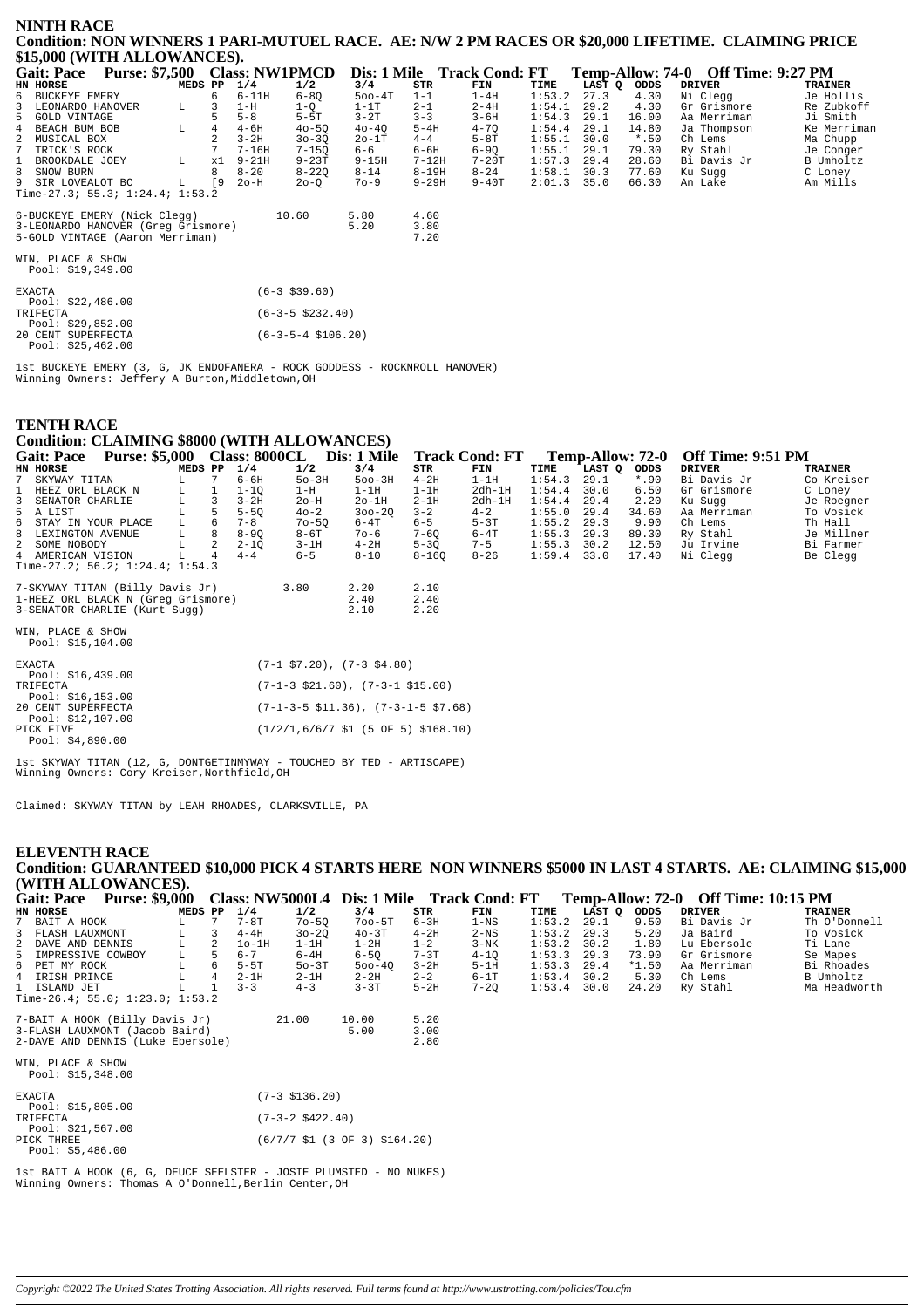#### **TWELFTH RACE** Condition: NON WINNERS 4 PARI-MUTUEL RACES OR \$30,000 LIFETIME. AE: N/W 7 PM RACES. CLAIMING PRICE \$30,000 (WITH ALLOWANCES).

| <b>Gait: Pace</b>                        | Purse: \$9,800 Class: NW4PMCD |           |           |                      |            |           | Dis: 1 Mile Track Cond: FT |        |        |             | Temp-Allow: 72-0 Off Time: 10:36 PM |                |
|------------------------------------------|-------------------------------|-----------|-----------|----------------------|------------|-----------|----------------------------|--------|--------|-------------|-------------------------------------|----------------|
| HN HORSE                                 |                               | MEDS PP   | 1/4       | 1/2                  | 3/4        | STR       | FIN                        | TIME   | LAST Q | ODDS        | <b>DRIVER</b>                       | <b>TRAINER</b> |
| 5 SWEET SUCCESS                          | L                             | 5         | $1-2T$    | $1-2H$               | $1 - 10$   | $1-2T$    | $1 - 30$                   | 1:52.1 | 29.0   | $*$ .20     | Aa Merriman                         | Bi Rhoades     |
| 6 RAES LUCKY CHARM                       |                               |           | $2 - 2T$  | $2 - 2H$             | $2 - 1Q$   | $2 - 2T$  | $2 - 3Q$                   | 1:52.4 | 29.2   | 6.50        | Ku Sugg                             | Ed Miller      |
| $\mathbf{1}$<br>THE LEAPING COWBOY       |                               |           | $3 - 40$  | $3 - 5$              | $3 - 5$    | $3-5T$    | $3-5T$                     | 1:53.2 | 29.1   | 5.20        | Ry Stahl                            | Ro Burke       |
| 3 WINCHESTER WALLEY                      |                               |           | $5 - 7T$  | $5 - 8$              | $40-5T$    | $4-5T$    | $4-5T$                     | 1:53.2 | 29.0   | 91.90       | Ch Lems                             | Da Edwards     |
| 9 REAL VISION                            |                               | <b>19</b> | $4-5T$    | $4 - 6H$             | 5-6H       | $5 - 70$  | $5 - 6$                    | 1:53.2 | 29.0   | 41.10       | Lu Ebersole                         | Me Byler       |
| $7^{\circ}$<br>HIGHASAKITE               | L.                            |           | $9 - 14T$ | $9 - 14H$            | $90 - 150$ | $8 - 120$ | $6-8T$                     | 1:54.0 | 27.4   | 32.20       | Bi Davis Jr                         | Co Kreiser     |
| 8 AND I OUOTE                            |                               |           | $7 - 110$ | $7 - 10$             | $6 - 10$   | $6 - 100$ | 7-9H                       | 1:54.0 | 28.4   | 115.90      | Ke Kash                             | Ke Kash Jr     |
| 4 ROUTHLAND                              | L                             |           | $6 - 90$  | $60-9T$              | $8 - 14$   | 9-13T     | $8 - 100$                  | 1:54.1 | 28.1   | 17.70       | Gr Grismore                         | Jo Oliverio    |
| 2 SMOOTH RACER                           | L                             | 2         | $8-12T$   | $8 - 13$             | $7 - 12$   | 7-120     | $9 - 11$                   | 1:54.2 |        | 28.4 125.60 | An Lake                             | Ca Hollar      |
| Time-26.4; 55.1; $1:23.1$ ; $1:52.1$     |                               |           |           |                      |            |           |                            |        |        |             |                                     |                |
| 5-SWEET SUCCESS (Aaron Merriman)         |                               |           |           | 2.40                 | 2.10       | 2.10      |                            |        |        |             |                                     |                |
| 6-RAES LUCKY CHARM (Kurt Sugg)           |                               |           |           |                      | 3.40       | 2.20      |                            |        |        |             |                                     |                |
| 1-THE LEAPING COWBOY (Ryan Stahl)        |                               |           |           |                      |            | 2.20      |                            |        |        |             |                                     |                |
| WIN, PLACE & SHOW<br>Pool: $$21,966.00$  |                               |           |           |                      |            |           |                            |        |        |             |                                     |                |
| <b>EXACTA</b><br>Pool: \$30,829.00       |                               |           |           | $(5-6 \; $7.80)$     |            |           |                            |        |        |             |                                     |                |
| TRIFECTA<br>Pool: $$29,223.00$           |                               |           |           | $(5-6-1$ \$17.40)    |            |           |                            |        |        |             |                                     |                |
| 20 CENT SUPERFECTA<br>Pool: $$20,895.00$ |                               |           |           | $(5-6-1-3 \ $13.92)$ |            |           |                            |        |        |             |                                     |                |

lst SWEET SUCCESS (4, G, SWEET LOU - ARTCHITECTURE - ARTSPLACE)<br>Winning Owners: Vip Internet Stable LLC,Piscataway,NJ;Arthur W Duran Jr,Poland,OH

### **THIRTEENTH RACE**

Condition: \$10,000 GUARANTEED POOL NON WINNERS \$2250 IN LAST 4 STARTS THAT ARE N/W \$20,000 IN 2022.<br>Gait: Pace Purse: \$5,000 Class: NW2250L4 Dis: 1 Mile Track Cond: FT Temp-Allow: 72-0 Off Time: 10:58 PM

| Gail. I acc<br>$\blacksquare$ ulst. ov.vvv |         |     |           |           |            |          | Class. IVIV 2230L+ DIS. I FINE THACK CONG. FT |               |        |         | $1 \text{cm}$ |                 |
|--------------------------------------------|---------|-----|-----------|-----------|------------|----------|-----------------------------------------------|---------------|--------|---------|---------------|-----------------|
| HN HORSE                                   | MEDS PP |     | 1/4       | 1/2       | 3/4        | STR      | FIN                                           | TIME          | LAST Q | ODDS    | DRIVER        | TRAINER         |
| 5 DEVIL OR ANGEL                           |         |     | $3-2T$    | $30 - 10$ | $1o-T$     | $1 - 4$  | $1 - 6$                                       | 1:53.0        | 28.0   | 3.40    | Ja Thompson   | Jo Wengerd      |
| 9 MEADOWBROOK FLASH                        | L       | 19. | $4 - 40$  | 4-2H      | $30-1T$    | $2 - 4$  | $2 - 6$                                       | 1:54.1        | 28.4   | 10.60   | Ch Lems       | Ro Krenitsky Jr |
| 8 MACH STOCKN BARREL                       |         | x8  | $8-10T$   | $8 - 9$   | $80 - 40$  | $6 - 50$ | $3 - 8T$                                      | $1:54.4$ 29.0 |        | 39.80   | Ju Irvine     | Ma Chupp        |
| 6 THINK BIGGER                             | т.      | 6.  | 6-7T      | $60 - 5H$ | $500-2H$   | $4 - 40$ | $4-8T$                                        | $1:54.4$ 29.2 |        | 53.80   | Ti Deaton     | Su Stockwell    |
| 3 AIM FOR GLORY                            | L       |     | $2 - 0$   | $2 - 10$  | $4 - 2$    | $5 - 50$ | $5-9T$                                        | 1:55.0        | 29.3   | $*1.40$ | Bi Davis Jr   | Ca Hollar       |
| 1 CAVIART VAL                              |         |     | 10-0      | $1 - 10$  | $2-T$      | $3 - 40$ | 6-9T                                          | 1:55.0        | 29.4   | 1.90    | Aa Merriman   | Ra Bendis       |
| 7 MEDOLAND BRUTUS                          |         |     | $7 - 90$  | $7 - 7H$  | $700 - 3T$ | $7 - 5H$ | $7 - 10$                                      | 1:55.0        | 29.1   | 82.50   | Ku Suaa       | Je Millner      |
| 4 OUT WIT                                  |         | 4   | $5 - 60$  | $5-5H$    | $6-3H$     | 8-6H     | $8-11T$                                       | 1:55.2        | 29.4   | 61.30   | An Lake       | Th Hall         |
| 2 ME THE DRAGON                            |         |     | x2x 9-26T | $9 - 28T$ | $9-DIS$    | $9-DIS$  | $9-DIS$                                       | 0:00.0        | 00.0   | 9.20    | Gr Grismore   | Sa Schillaci    |
| Time-27.3; 56.0; 1:25.0; 1:53.0            |         |     |           |           |            |          |                                               |               |        |         |               |                 |

| 5-DEVIL OR ANGEL (Jason Thompson)      | 8.80 | 5.60 | 3.60  |
|----------------------------------------|------|------|-------|
| 9-MEADOWBROOK FLASH (Christopher Lems) |      | 8.00 | 7.00  |
| 8-MACH STOCKN BARREL (Justin Irvine)   |      |      | 15.40 |

WIN, PLACE & SHOW<br>Pool: \$20,516.00

| EXACTA                    | $(5-9$ \$80.20)                     |
|---------------------------|-------------------------------------|
| Pool: $$26,871.00$        |                                     |
| TRIFECTA                  | $(5-9-8 \; $1588.00)$               |
| Pool: $$26,903.00$        |                                     |
| 50 CENT PICK 6            | $(1,6/6/7/7/5/5$ (6 OF 6) \$703.20) |
| Pool: \$818.00            |                                     |
| 20 CENT SUPER - HIGH FIVE | $(5-9-8-6-3 \ $6493.94)$            |
| Pool: \$22.664.00         |                                     |

1st DEVIL OR ANGEL (5, G, CAPTAINTREACHEROUS - ANGEL DIVINE - ROCK N ROLL HEAVEN)<br>Winning Owners: Norstar Stable LLC, Big Prairie, OH